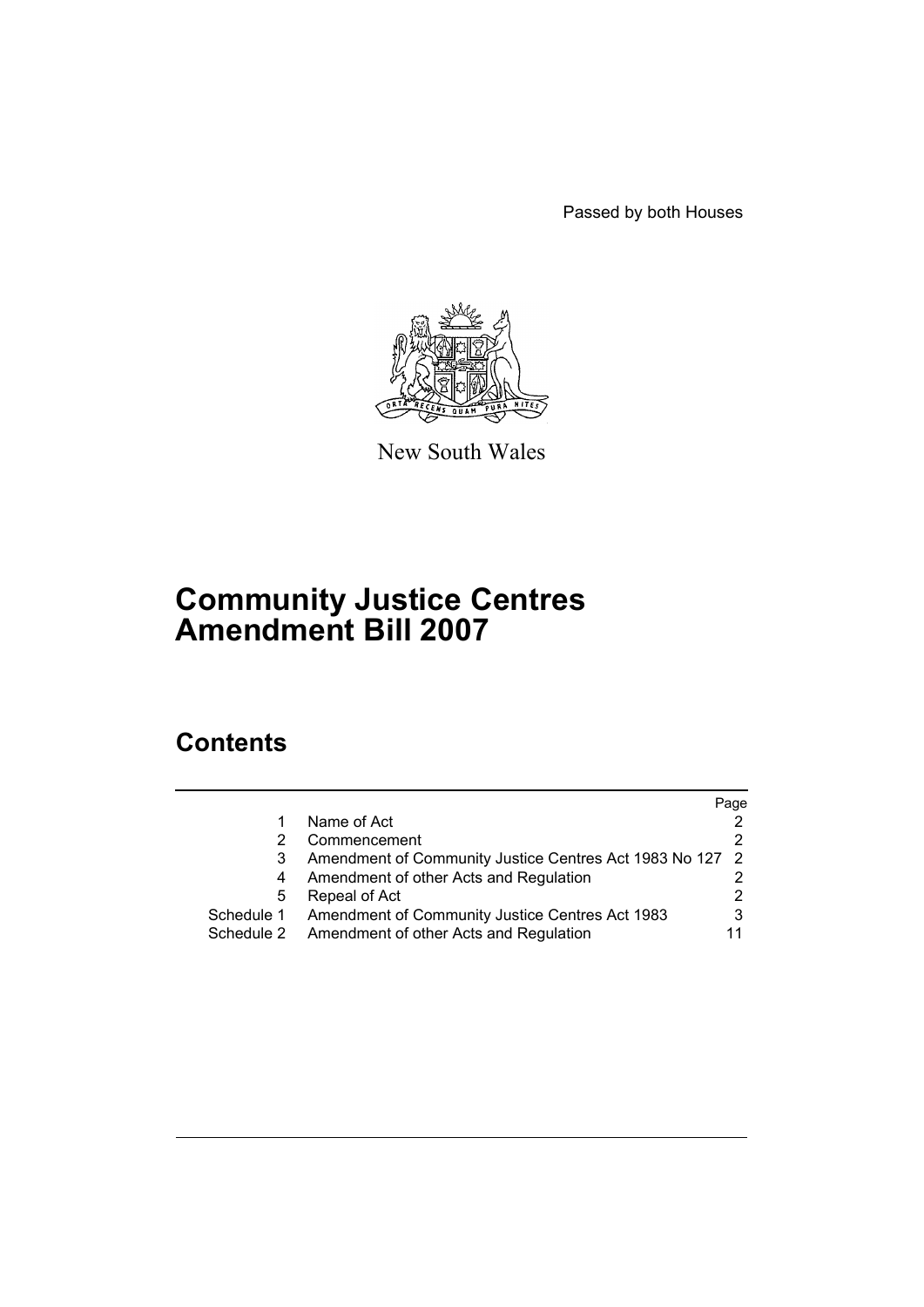*I certify that this public bill, which originated in the Legislative Assembly, has finally passed the Legislative Council and the Legislative Assembly of New South Wales.*

> *Clerk of the Legislative Assembly. Legislative Assembly, Sydney, , 2007*



New South Wales

# **Community Justice Centres Amendment Bill 2007**

Act No , 2007

An Act to amend the *Community Justice Centres Act 1983* with respect to the staff and administration of Community Justice Centres, the abolition of the Community Justice Centres Council and the conduct of certain mandatory mediation; and for other purposes.

*I have examined this bill and find it to correspond in all respects with the bill as finally passed by both Houses.*

*Assistant Speaker of the Legislative Assembly.*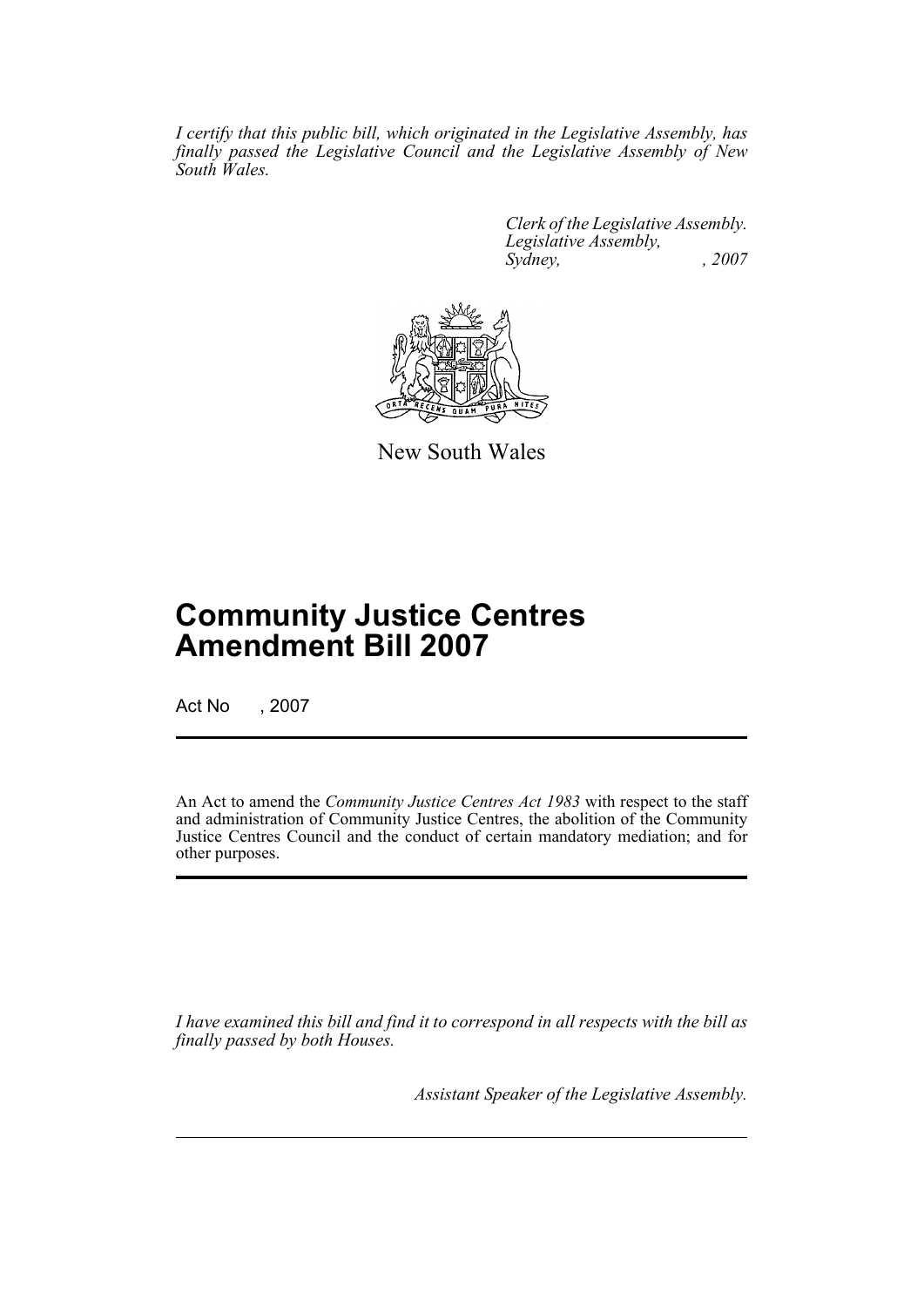# <span id="page-2-0"></span>**The Legislature of New South Wales enacts:**

#### **1 Name of Act**

This Act is the *Community Justice Centres Amendment Act 2007*.

#### <span id="page-2-1"></span>**2 Commencement**

- (1) Except as provided by subsection (2), this Act commences on the date of assent.
- (2) Schedule 1 [4], [7], [8], [17], [18], [20], [30], [32] and [33] and Schedule 2.1 and 2.2 commence on a day or days to be appointed by proclamation.

# <span id="page-2-2"></span>**3 Amendment of Community Justice Centres Act 1983 No 127**

The *Community Justice Centres Act 1983* is amended as set out in Schedule 1.

#### <span id="page-2-3"></span>**4 Amendment of other Acts and Regulation**

Each Act and Regulation specified in Schedule 2 is amended as set out in that Schedule.

# <span id="page-2-4"></span>**5 Repeal of Act**

- (1) This Act is repealed on the day following the day on which all of the provisions of this Act have commenced.
- (2) The repeal of this Act does not, because of the operation of section 30 of the *Interpretation Act 1987*, affect any amendment made by this Act.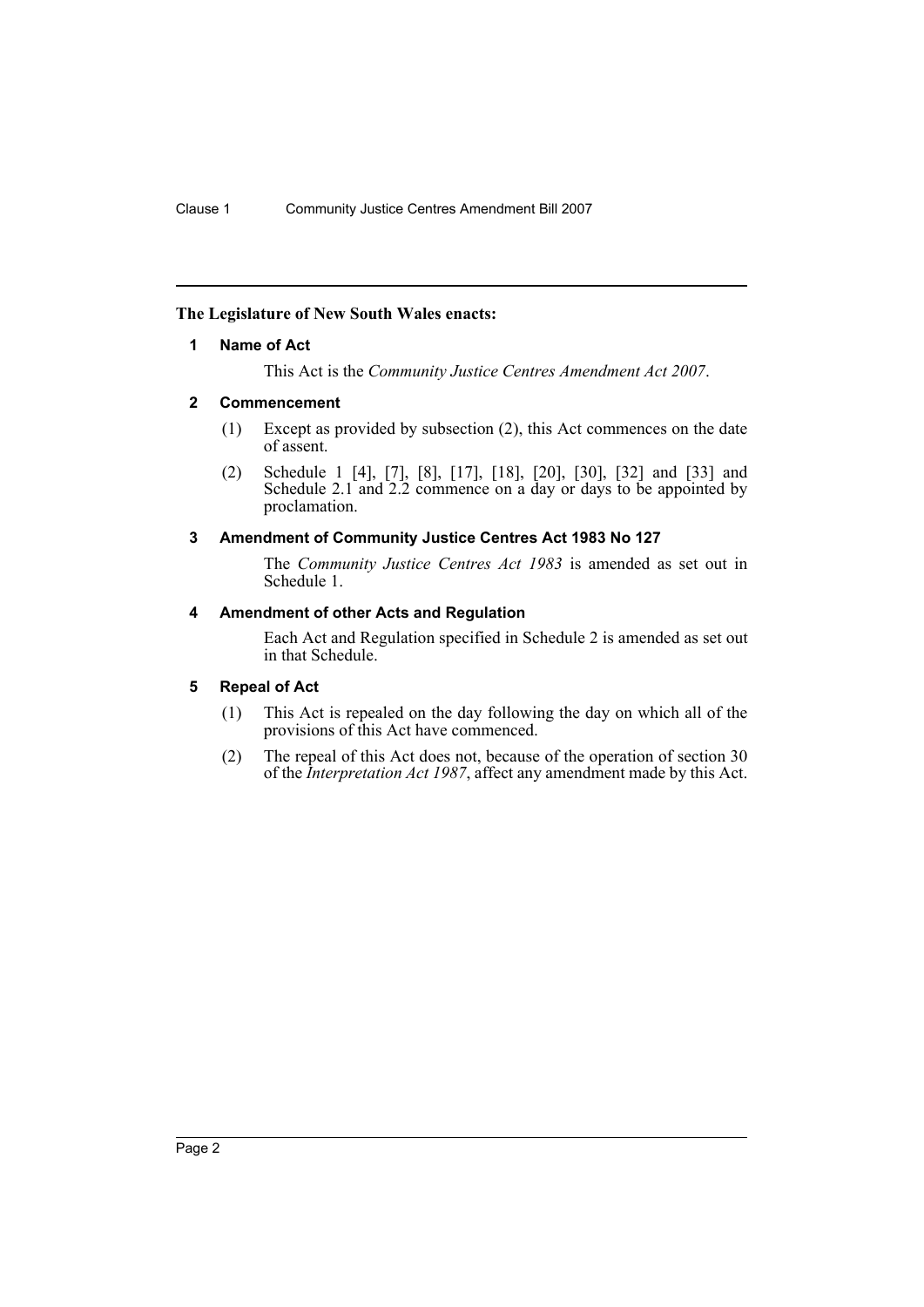Amendment of Community Justice Centres Act 1983 Schedule 1

# <span id="page-3-0"></span>**Schedule 1 Amendment of Community Justice Centres Act 1983**

(Section 3)

### **[1] Section 3**

Insert after section 2:

#### **3 Object of Act**

The object of this Act is to provide for the establishment and operation of Community Justice Centres for the purpose of:

- (a) providing dispute resolution and conflict management services, including the mediation of disputes, and
- (b) training persons to be mediators, and
- (c) promoting alternative dispute resolution, and
- (d) contributing to the development of alternative dispute resolution in New South Wales by entering into connections and partnerships with the legal profession, courts, tribunals, the academic sector and other providers of alternative dispute resolution services, and
- (e) undertaking other matters incidental to the provision of dispute resolution and conflict management services.

#### **[2] Section 4 Definitions**

Omit the definitions of *Council*, *Deputy Director* and *member* from section 4 (1).

#### **[3] Section 4 (1), definition of "Director"**

Omit the definition. Insert instead:

*Director* means the person holding the office of the Director of Community Justice Centres under Chapter 1A of the *Public Sector Employment and Management Act 2002*.

### **[4] Section 4 (1), definition of "mediator"**

Omit paragraph (b) of the definition. Insert instead:

(b) a person employed under Chapter 1A of the *Public Sector Employment and Management Act 2002* as a mediator for Community Justice Centres.

#### **[5] Part 2, Division 1 The Council**

Omit the Division.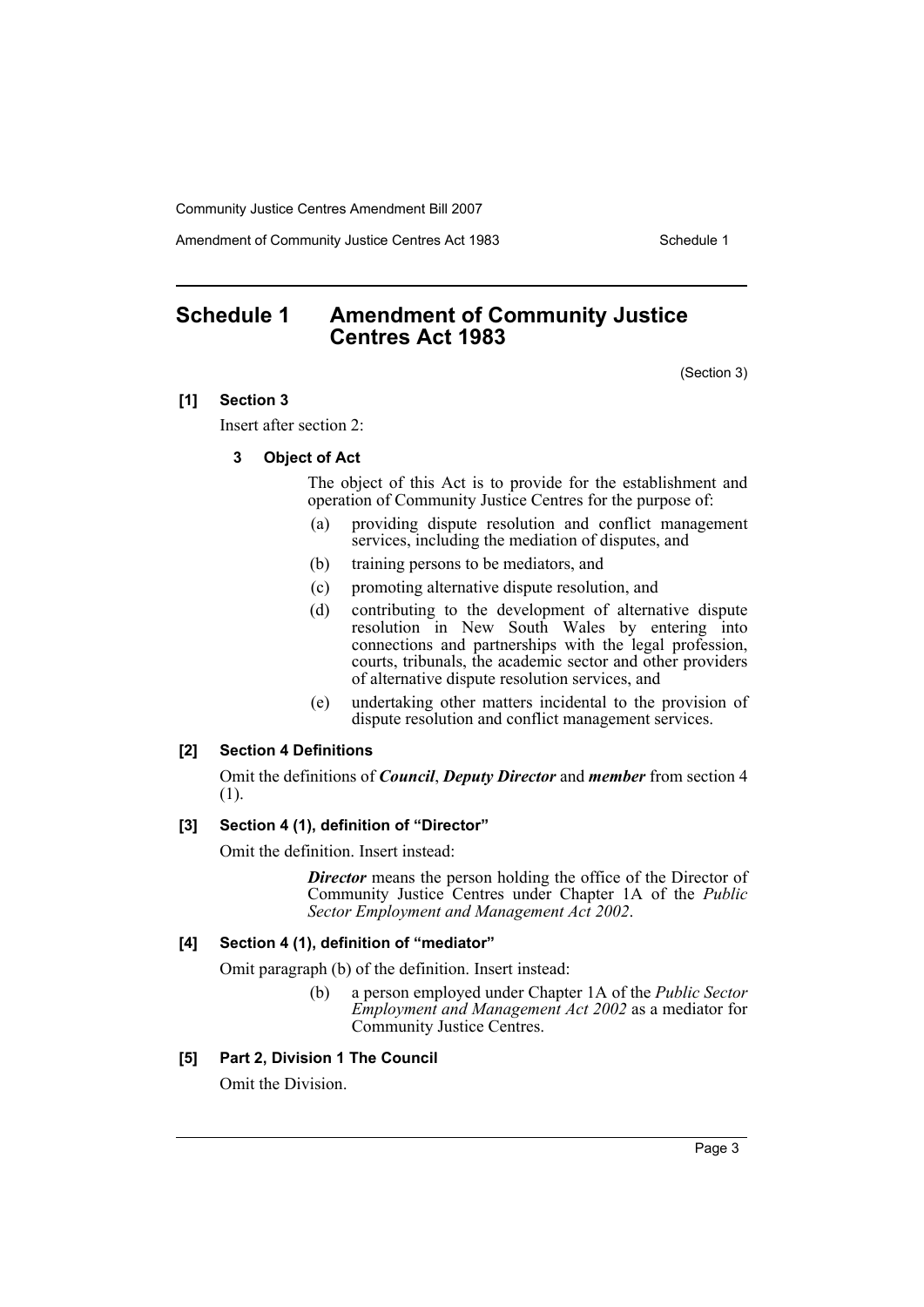Schedule 1 Amendment of Community Justice Centres Act 1983

#### **[6] Section 10 Director**

Omit the section.

#### **[7] Section 11**

Omit the section.

#### **[8] Section 12**

Omit the section. Insert instead:

### **12 Staff**

The Director and the staff of Community Justice Centres (including mediators) are to be employed under and in accordance with Chapter 1A of the *Public Sector Employment and Management Act 2002*.

#### **[9] Section 13 Delegation by Director**

Omit "the Deputy Director or" from section 13 (1).

### **[10] Section 13A**

Insert after section 13:

#### **13A Director may seek advice relating to Director's functions and object of Act**

- (1) The Director may consult any other person or body the Director considers appropriate in relation to the carrying out of the Director's functions under this Act and the achievement of the object of this Act.
- (2) Without limiting subsection (1), the Director may establish advisory committees to give advice in relation to the exercise of the Director's functions under this Act and the achievement of the object of this Act.
- (3) Any or all of the members of an advisory committee may be persons who are not members of staff of Community Justice Centres.
- (4) The procedure for the calling of meetings of an advisory committee established by the Director and for the conduct of business at those meetings is to be as determined by the committee (subject to any determination of the Director).
- (5) The Minister may determine the remuneration (if any) and the term of office of members of an advisory committee established under this section.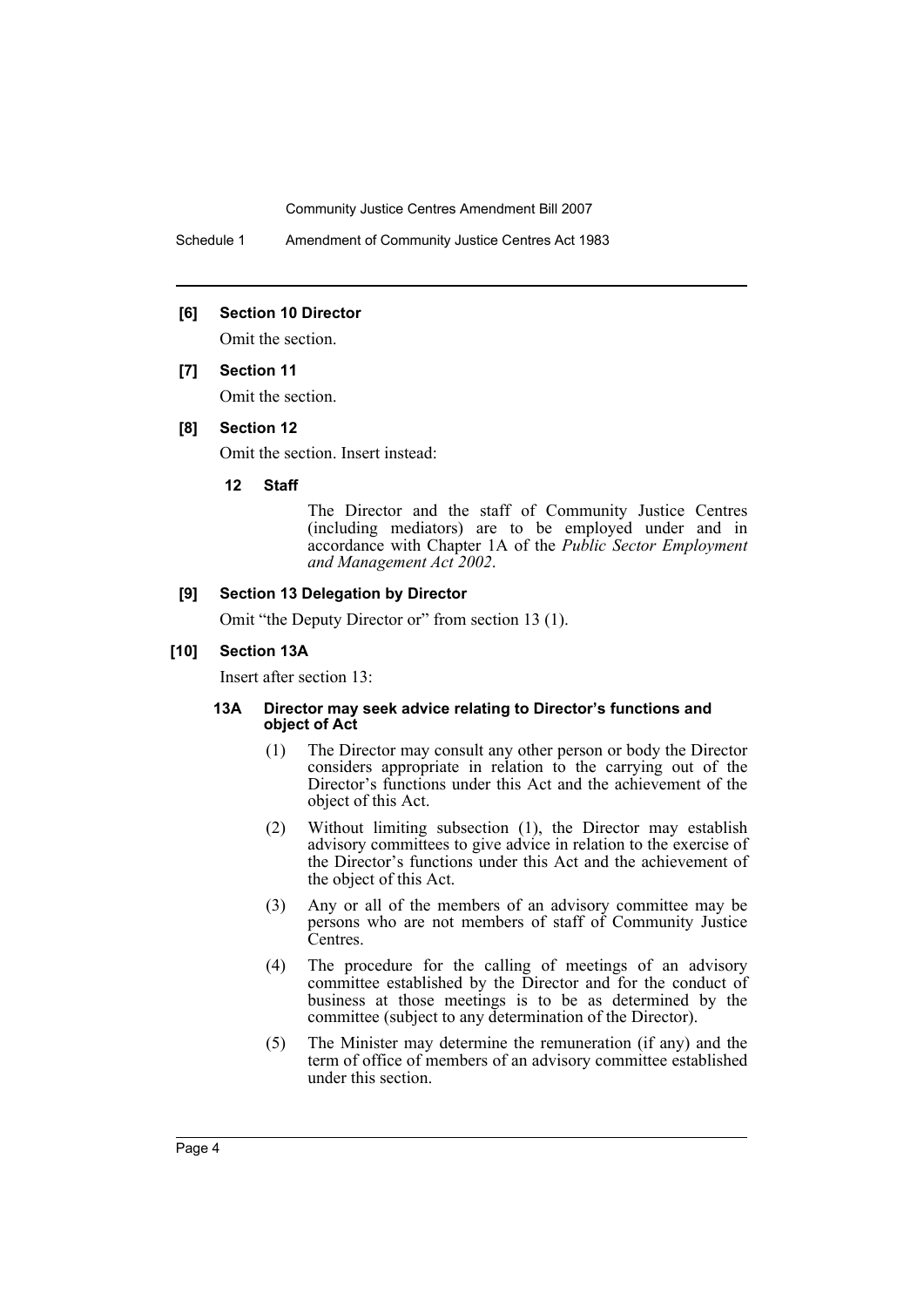Amendment of Community Justice Centres Act 1983 Schedule 1

# **[11] Section 14 Establishment of Community Justice Centres**

Omit "providing mediation services". Insert instead "achieving the purposes referred to in section  $3$  (a)–(e)".

- **[12] Section 15 Premises of Community Justice Centres** Omit "published in the Gazette".
- **[13] Section 16 Place of operation of Community Justice Centres**

Omit ", subject to the policy guidelines determined by, and any directions of, the Council," from section  $16(2)$ .

# **[14] Section 17 Records**

Omit the section.

**[15] Section 18**

Omit the section. Insert instead:

# **18 Centres to be part of Attorney General's Department**

Community Justice Centres are taken for all purposes to form part of the Attorney General's Department.

# **[16] Section 19 Use of certain words or letters**

Omit "Council" from section 19 (1) (b). Insert instead "Director".

# **[17] Section 19 (1A)**

Omit "person holding a current accreditation as a mediator under section 11". Insert instead "mediator".

# **[18] Section 19 (1A)**

Omit "holds a current accreditation as a mediator".

Insert instead "is a mediator".

# **[19] Section 20 Provision of mediation services generally**

Omit ", subject to the policy guidelines determined by, and any directions of, the Council," from section  $20(1)$ .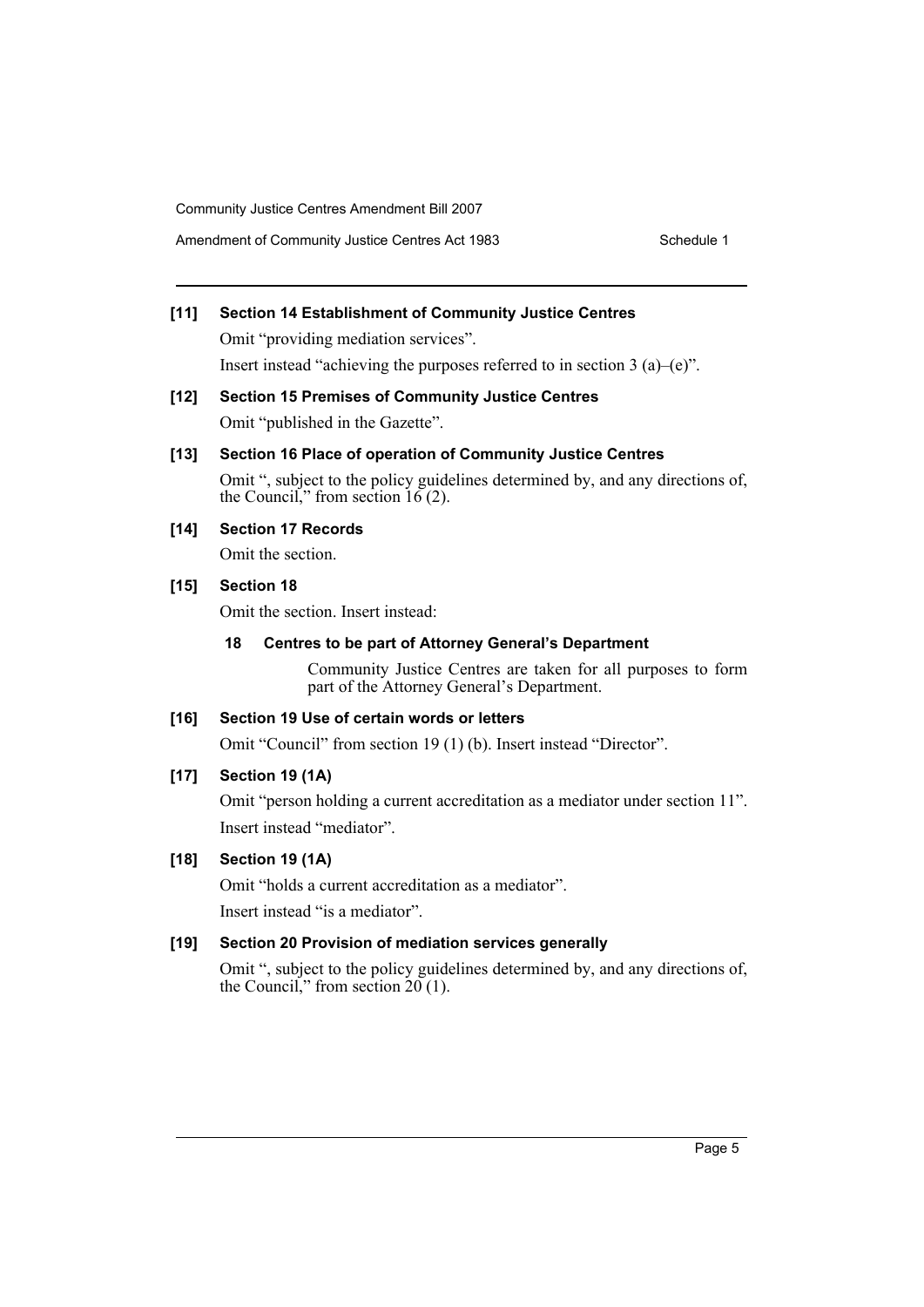Schedule 1 Amendment of Community Justice Centres Act 1983

#### **[20] Section 20A**

Insert after section 20:

#### **20A Provision of mandatory mediation services**

- (1) This section applies to a dispute that has been referred to Community Justice Centres for mediation by an order of a court or tribunal under a provision of another Act or of a statutory rule and without the consent of all of the parties to the dispute.
- (2) The Director may accept, or decline to accept, a dispute to which this section applies for mediation under this Act.
- (3) If the Director accepts a dispute to which this section applies for mediation:
	- (a) the Director may assign the mediator or mediators who are to conduct the mediation sessions in relation to the dispute, and
	- (b) a mediator assigned by the Director to conduct the mediation sessions in relation to the dispute is taken to be the mediator appointed by the court or tribunal that made the order referring the dispute for mediation or the mediator specified in the order, as the case may be.
- (4) Unless otherwise provided by the regulations:
	- (a) the provisions of this Act (except sections 23 (1) and (3), 27, 28 and 29) apply to the mediation under this Act of a dispute to which this section applies and to the mediators conducting the mediation sessions in relation to the dispute, and
	- (b) the provisions of the Act or statutory rule under which an order was made referring such a dispute for mediation under this Act, and the terms of the order:
		- (i) apply to the mediation of the dispute under this Act and to the mediators conducting the mediation sessions in relation to the dispute in the same way as they apply to mediation under the Act or statutory rule under which the referring order was made and mediators conducting mediation under that Act or statutory rule, and
		- (ii) so apply except to the extent to which they are inconsistent with subsection (3) or the other provisions of this Act applied by paragraph (a).
- (5) If the Director accepts a dispute to which this section applies for mediation under this Act, the Director is to provide a written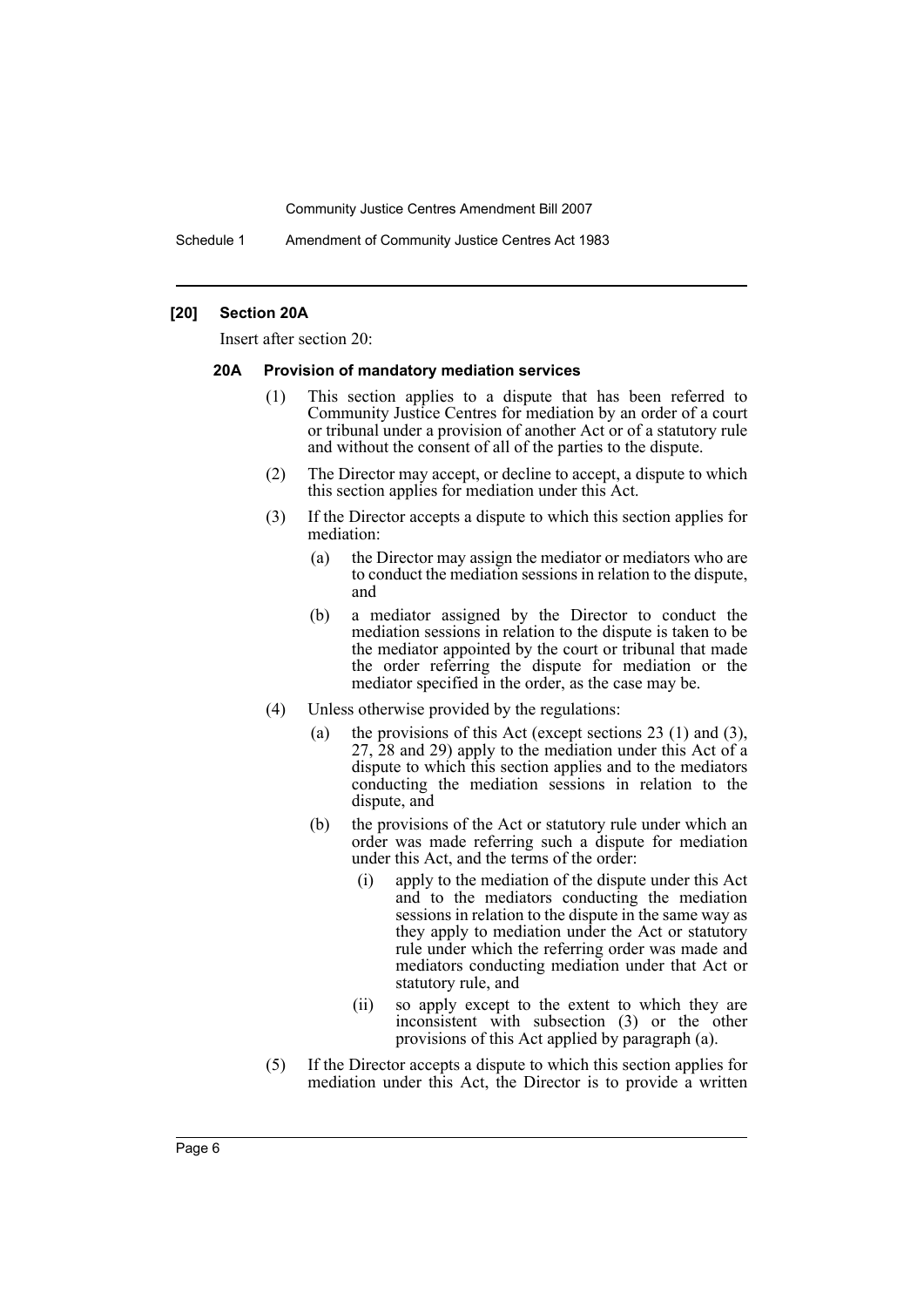Amendment of Community Justice Centres Act 1983 Schedule 1

report on the outcome of the mediation or attempted mediation to the court or tribunal that referred the matter for mediation.

(6) If the Director declines to accept a dispute to which this section applies for mediation under this Act, the Director is to give the court or tribunal that referred the matter for mediation notice in writing of the Director's decision and the reason for the decision.

### **[21] Section 21 Conduct of mediation sessions**

Omit "shall, subject to the policy guidelines determined by, and any directions of, the Council," from section  $21(1)$ .

Insert instead "is to".

# **[22] Section 22 Disputes**

Omit "Council" from section 22 (1). Insert instead "Director".

### **[23] Section 26 Evaluations**

Insert at the end of the section:

(2) The Director is to ensure that such records relating to the activities of Community Justice Centres are made and kept as are necessary or appropriate to enable a proper evaluation of Community Justice Centres to be made under this section.

#### **[24] Section 27 Exoneration from liability**

Omit section  $27(1)(a)$  and  $(b)$ .

# **[25] Section 27 (1) (d)**

Omit ", the Deputy Director".

# **[26] Section 27 (4)**

Omit "or Deputy Director" wherever occurring.

#### **[27] Section 28 Privilege**

Omit section 28 (6) (a). Insert instead:

(a) where the persons in attendance at the mediation session consent to admission of the evidence or document, or

# **[28] Section 28 (7)**

Omit "A member of the Council or a sub-committee of the Council, a mediator, the Director, the Deputy Director".

Insert instead "A mediator, the Director".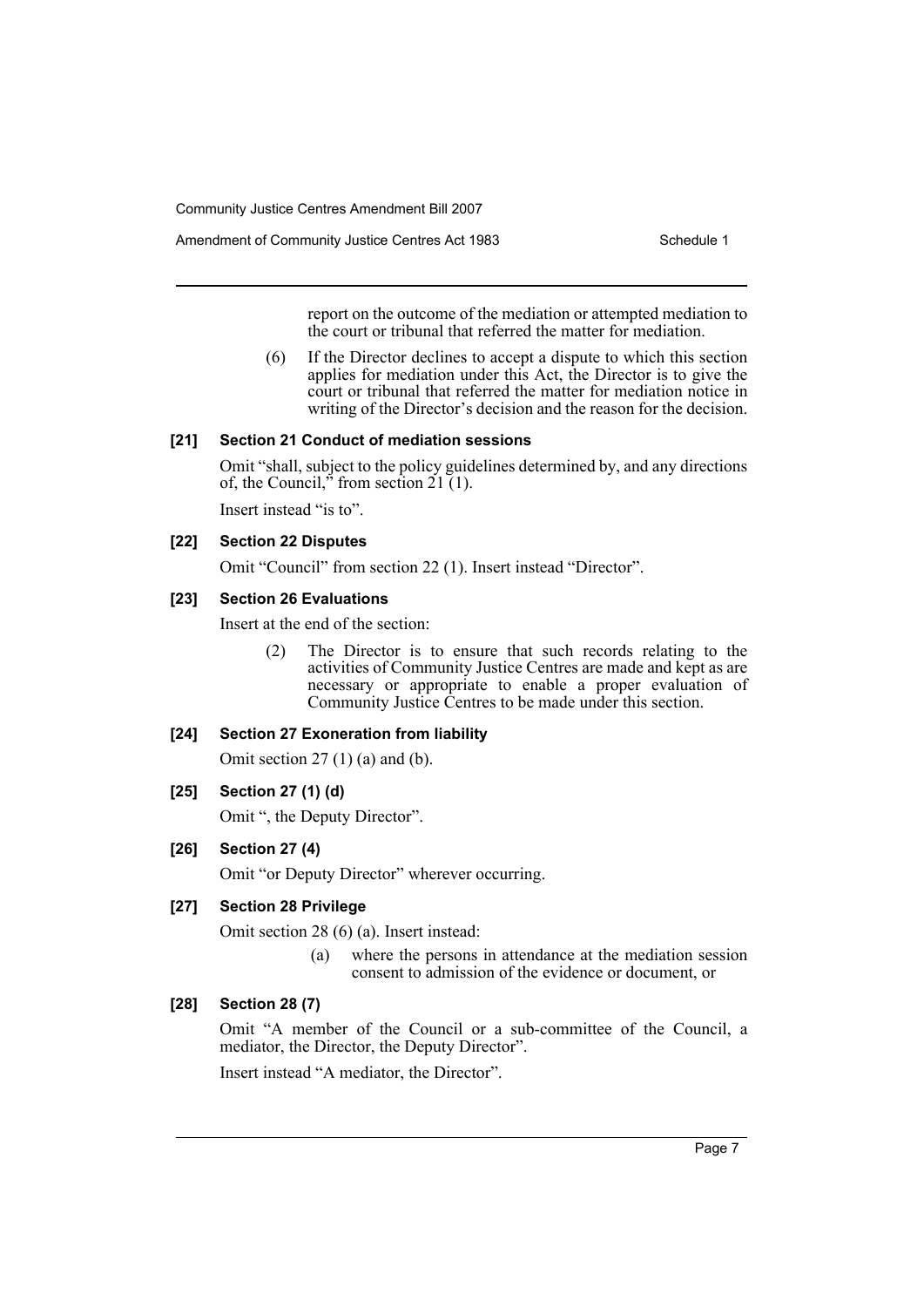Schedule 1 Amendment of Community Justice Centres Act 1983

#### **[29] Section 29 Secrecy**

Omit "a member of the Council or a sub-committee of the Council," from section 29 (2).

### **[30] Section 29 (2) (c1)**

Insert after section 29 (2) (c):

(c1) where the disclosure is made for the purposes of section 29A,

#### **[31] Section 29 (2) (e)**

Omit "Council". Insert instead "Director".

#### **[32] Section 29A**

Insert after section 29:

#### **29A Mandatory reporting**

If a mediator has reasonable grounds to suspect that a child is at risk of harm (within the meaning of section 23 of the *Children and Young Persons (Care and Protection) Act 1998*) and those grounds arise during the course of or from the mediator's work as a mediator, it is the duty of the mediator to make a report, as soon as practicable, under section 24 of that Act.

#### **[33] Section 30 Power to accept appointment**

Omit the section.

#### **[34] Section 31**

Omit the section. Insert instead

#### **31 Regulations**

- (1) The Governor may make regulations, not inconsistent with this Act, for or with respect to any matter that by this Act is required or permitted to be prescribed or that is necessary or convenient to be prescribed for carrying out or giving effect to this Act.
- (2) In particular, regulations may be made for or with respect to the following:
	- (a) fees and charges for services provided by Community Justice Centres and mediators,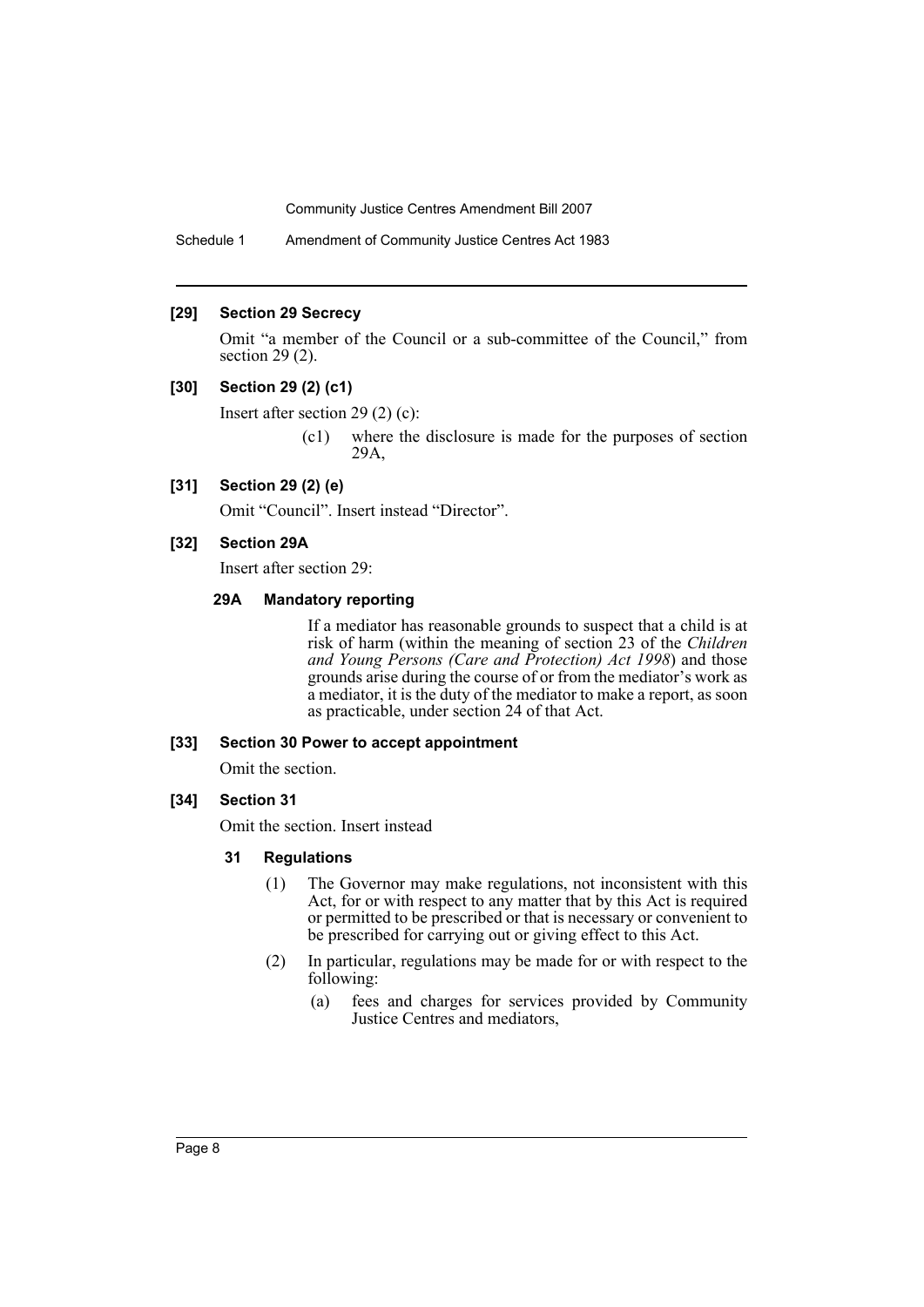Amendment of Community Justice Centres Act 1983 Schedule 1

- (b) without limiting paragraph (a), fees and charges for services relating to mediation referred to in section 20A (whether or not requested or agreed to),
- (c) the waiver or refund of the whole or part of any such fee or charge.

#### **[35] Schedule 1 Constitution and procedure of Community Justice Centres Council**

Omit the Schedule.

#### **[36] Schedule 4 Savings and transitional provisions**

Insert before clause 1:

# **Part 1 Preliminary**

### **1A Regulations**

(1) The regulations may contain provisions of a savings or transitional nature consequent on the enactment of the following Acts:

*Community Justice Centres Amendment Act 2007*

- (2) Any such provision may, if the regulations so provide, take effect from the date of assent to the Act concerned or a later date.
- (3) To the extent to which any such provision takes effect from a date that is earlier than the date of its publication in the Gazette, the provision does not operate so as:
	- (a) to affect, in a manner prejudicial to any person (other than the State or an authority of the State), the rights of that person existing before the date of its publication, or
	- (b) to impose liabilities on any person (other than the State or an authority of the State) in respect of anything done or omitted to be done before the date of its publication.

# **Part 2 Provisions consequent on enactment of this Act**

# **[37] Schedule 4, clause 1**

Omit "this Schedule" wherever occurring. Insert instead "this Part".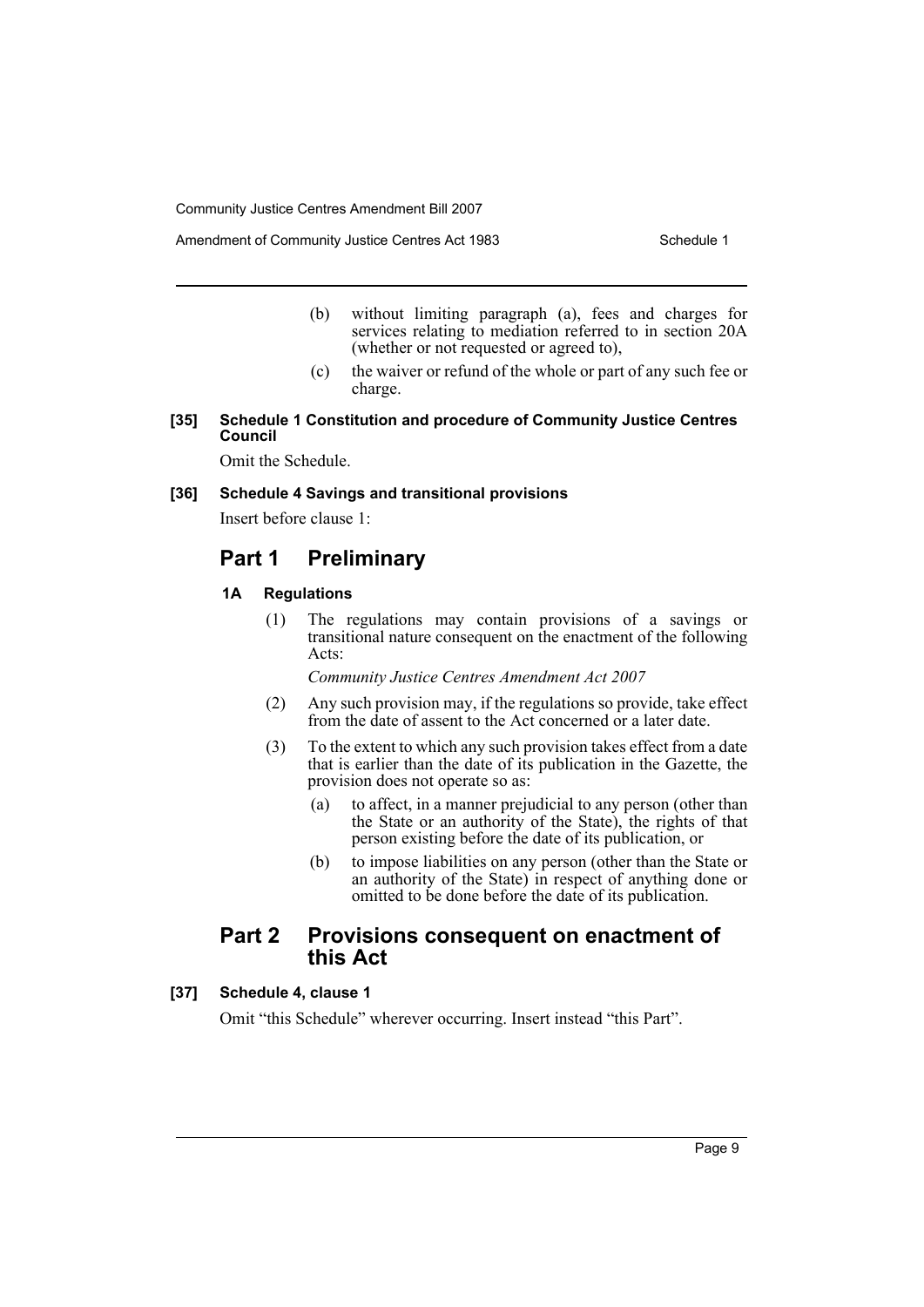Schedule 1 Amendment of Community Justice Centres Act 1983

#### **[38] Schedule 4, Part 3, heading**

Insert after clause 16:

# **Part 3 Provision consequent on enactment of Statute Law (Miscellaneous Provisions) Act (No 3) 1992**

# **[39] Schedule 4, Part 4**

Insert after clause 17:

# **Part 4 Provisions consequent on enactment of Community Justice Centres Amendment Act 2007**

# **18 Community Justice Centres Council**

On the repeal of Division 1 of Part 2 by the *Community Justice Centres Amendment Act 2007*, the Community Justice Centres Council is abolished.

#### **19 Existing accredited mediators**

- (1) On the repeal of section 11 by the *Community Justice Centres Amendment Act 2007* and despite section 12, a person accredited as a mediator under section 11 whose accreditation is in force immediately before that repeal is taken to be appointed as a mediator for the remainder of the period for which the person was accredited.
- (2) Despite subclause (1), the Director may revoke the appointment of a person who is taken by that subclause to have been appointed as a mediator.
- (3) No application may be made to the Administrative Decisions Tribunal in relation to a person because of the operation of this clause or anything done under this clause.
- (4) No compensation is payable to any person because of the operation of this clause or anything done under this clause.

#### **20 Reporting by mediators**

Section 29A does not apply in relation to the work of a mediator occurring before the commencement of that section.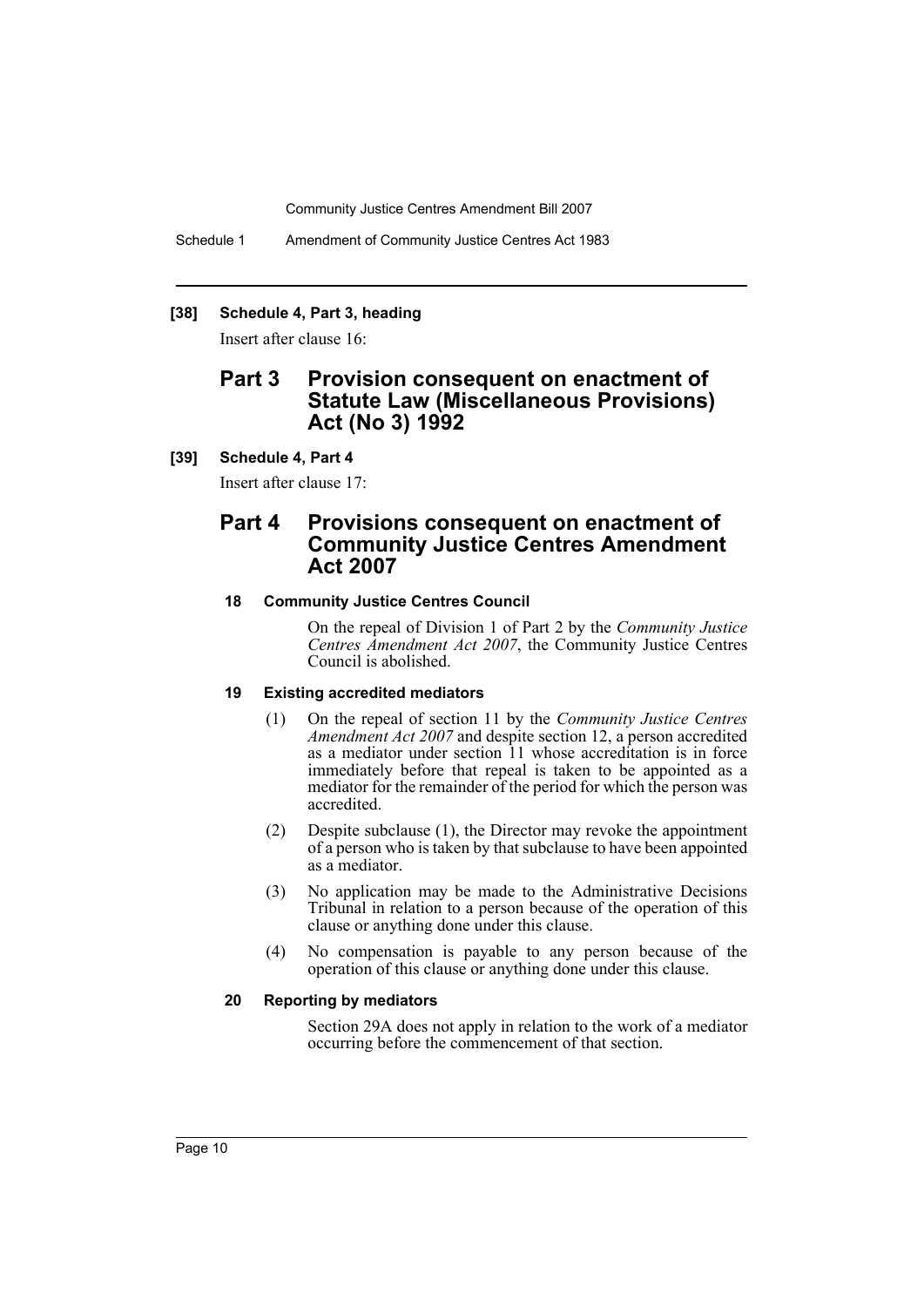Amendment of other Acts and Regulation Schedule 2

# <span id="page-11-0"></span>**Schedule 2 Amendment of other Acts and Regulation**

(Section 4)

# **2.1 Civil Procedure Act 2005 No 28**

# **[1] Section 26 Referral by court**

Insert after section 26 (2):

(2A) Without limiting subsections (1) and (2), the court may refer proceedings or part of proceedings for mediation under the *Community Justice Centres Act 1983*.

# **[2] Section 34 Mediation otherwise than under this Part**

Insert "without having being referred under section 26" after "*Community Justice Centres Act 1983*" in section 34 (b).

# **2.2 Consumer, Trader and Tenancy Tribunal Act 2001 No 82**

# **[1] Section 59 Referral by Tribunal**

Insert after section 59 (2):

(3) Without limiting subsections (1) and (2), the Tribunal may refer a matter arising in proceedings for mediation under the *Community Justice Centres Act 1983*.

# **[2] Section 64 Other measures not precluded**

Insert "without having being referred under section 59" after "*Community Justice Centres Act 1983*" in section 64 (b).